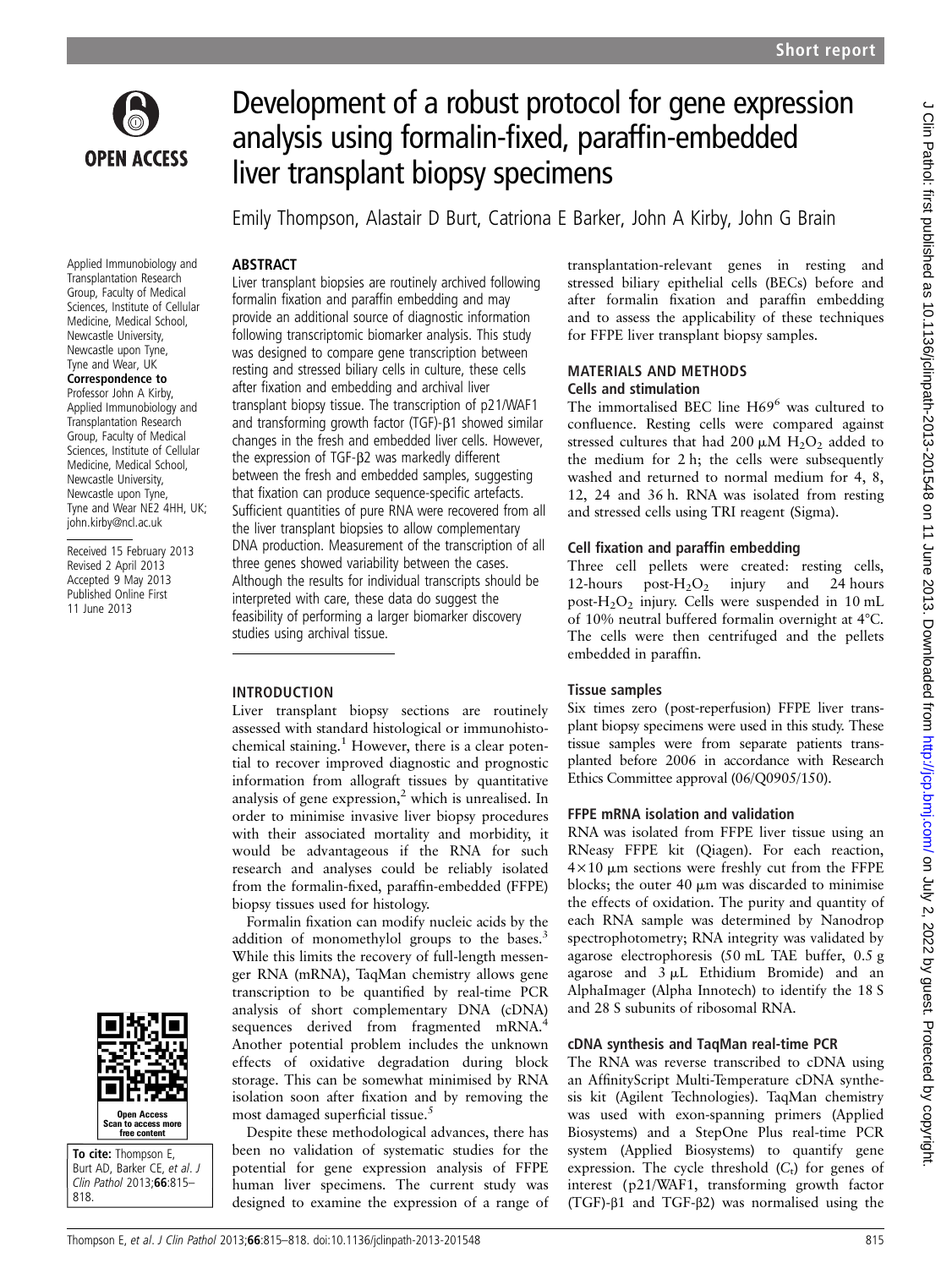housekeeping gene glyceraldehyde-3-phosphate dehydrogenase to allow calculation of fold changes in gene expression.<sup>7</sup>

#### RESULTS

Experiments in vitro showed that oxidative stress induced a significant increase in the expression of p21/WAF1, TGF-β1 and TGF-β2 by BEC (figure 1; all p<0.001), with maximal upregulation observed after 12, 12 and 4 h, respectively. The RNA extracted from these cells before and after oxidative stress for 4 and 12 h (figure 2A) showed intact 18S and 28S ribosomal RNA subunits with no evidence of degradation. However, although the RNA-extracted FFPE cell pellets at these time points had a reasonable purity (typical A260/280=2.03 indicating little protein contamination, and A260/230=2.02 indicating little solvent contamination), none of these samples showed discrete 18S or 28S bands (figure 2B). Gene expression analysis of these samples showed a significant increase in both p21/WAF1 and TGF-β1 12 h after oxidative stress (figure 3; both



Figure 1 Measurement of gene expression by cultured human biliary epithelial cells at various times after 2 h of oxidative stress  $*p<0.001$ ). Summary data of three separate experiments are shown.



Figure 2 Representative gel showing RNA extracted from non-fixed (A) and formalin-fixed, paraffin-embedded processing (B) biliary epithelial cells; non-degraded 18S and 28S ribosomal RNA bands can be seen in panel (A).

p<0.001). However, no expected increase was observed in expression of the TGF-β2 transcript.

A quantity  $(2.95 \pm 0.42 \,\mu\text{g}$ ; mean $\pm$ SEM) of pure RNA (260/280 and 260/230 ratios were all above 2) sufficient for cDNA production was isolated from sections of each of the six FFPE liver biopsy samples. After reverse transcription, each sample showed exponential amplification during real-time PCR generating measurable  $C<sub>t</sub>$ values. One of the six cases was arbitrarily chosen to normalise the summary data presented in figure 4.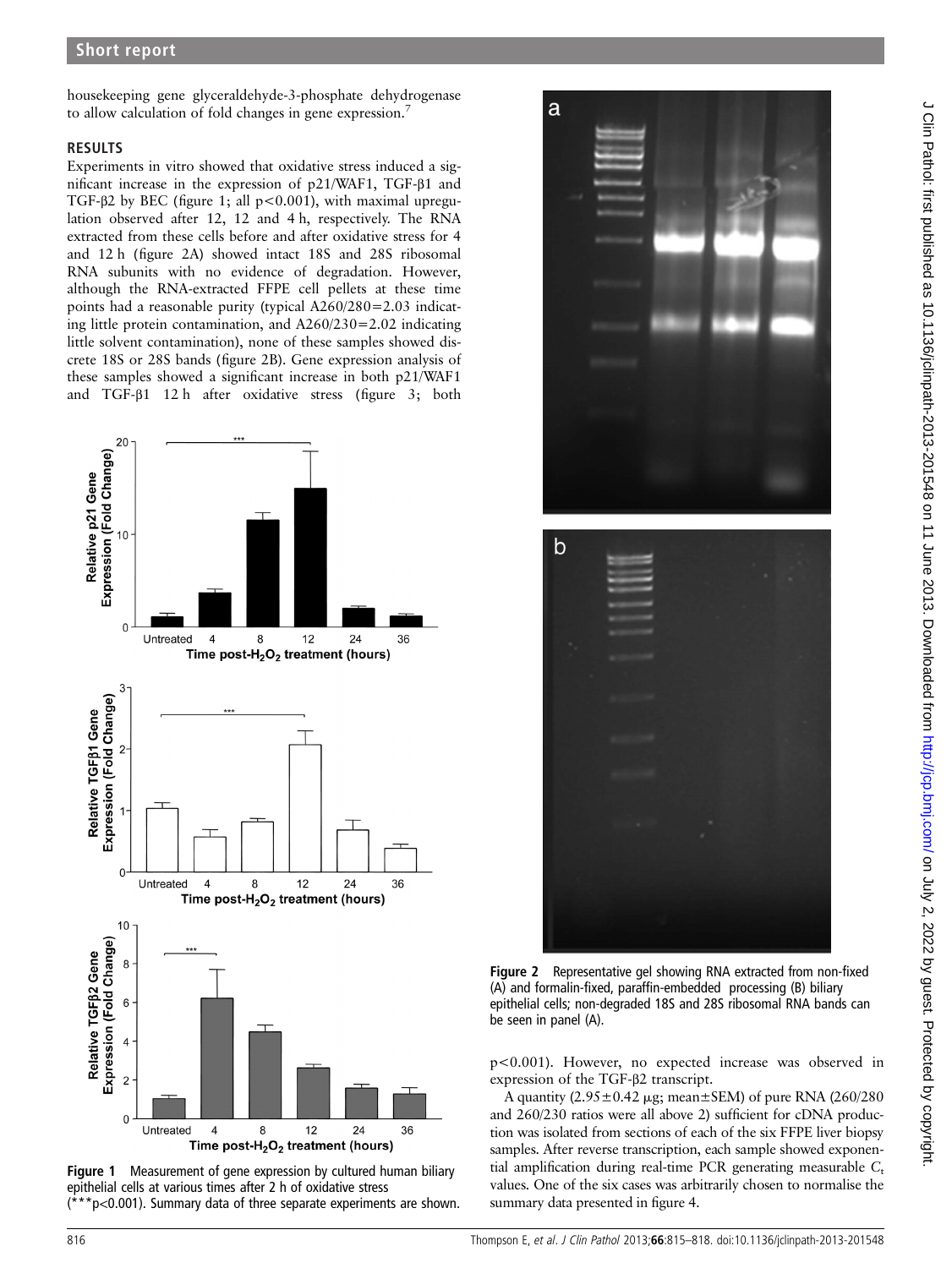



 $12$ 

 $12$ 



# **DISCUSSION**

6

5

3

 $\overline{2}$ 

 $\overline{1}$ 

 $\overline{0}$ 

 $\overline{4}$ 

3

 $\overline{1}$ 

 $\Omega$ 

1.25

1.00

0.75

0.50

 $0.25$ 

 $0.00$ 

Expression (Fold Change) Relative TGFeß2 Gene

Relative TGFB1 Gene Expression

(Fold Change)  $\overline{2}$  Untreated

Untreated

Relative p21 Gene Expression

Fold Change)  $\overline{A}$ 

This study was designed to assess the feasibility of performing gene transcription analysis using archival FFPE liver biopsy material. Initial experiments defined the increase in expression of mRNA encoding the senescence marker p21/WAF1 and the fibrogenic–immunoregulatory growth factors TGF-β1 and TGF-β2 by cultured human BEC following a brief period of oxidative stress. Results from this study were compared with similarly stressed cells after formalin fixation and embedding in paraffin.

Pure RNA could be extracted from the cultured cells after FFPE processing. However, the integrity of this RNA was certainly damaged and neither 18S nor 28S ribosomal RNA sequences could be identified. Real-time PCR analysis of cDNA



Figure 4 Gene expression analysis using formalin-fixed, paraffin-embedded biopsy-derived RNA from six liver transplant cases; all biopsy samples were taken at time zero immediately after reperfusion. All results were normalised to one arbitrarily chosen

generated from this RNA demonstrated a similar stress-induced increase in p21/WAF1 and TGF-β1 to that observed in fresh cells. Importantly, however, gene expression results for TGF-β2 showed markedly different results between the fresh and FFPE cell pellets, with the latter cells indicating a decrease in expression of this gene. This result can be interpreted as providing evidence for sequence-specific damage produced by the FFPE process, suggesting that careful validation should always be performed before extending this analysis to RNA from biopsy

It was possible reliably to isolate sufficient quantities of pure RNA from sections cut from all six archival FFPE liver transplant biopsy blocks used in this study. After cDNA synthesis, the housekeeping gene and each of the three genes of interest could be detected during real-time PCR amplification. This study suggests the feasibility of performing a larger study incorporating biopsy material taken at later time points following liver transplantation. There have been previous studies looking into  $mRNA$  extraction from tumour tissue banks $8$  and in some types of liver disease with no attempt to investigate the effect of the FFPE process upon mRNA expression. The data from this study would indicate that such a study in liver samples should only be attempted after careful validation of individual mRNA stability by in vitro modelling.

# Key messages

- ▸ mRNA of sufficient quality for analysis by real-time PCR can be recovered reproducibly from FFPE human liver tissue.
- ▸ Sequence specific mRNA degradation can occur during FFPE processing.
- ▸ There is evidence of heterogeneity in specific gene expression between different FFPE transplant liver specimens.

Contributors JGB, JAK, ADB, ET and CEB were involved in the conception and design, analysis and interpretation of data. JGB, ET, JAK and ADB were involved in the drafting the article or revising it critically for important intellectual content. JGB was responsible for the final approval of the version to be published.